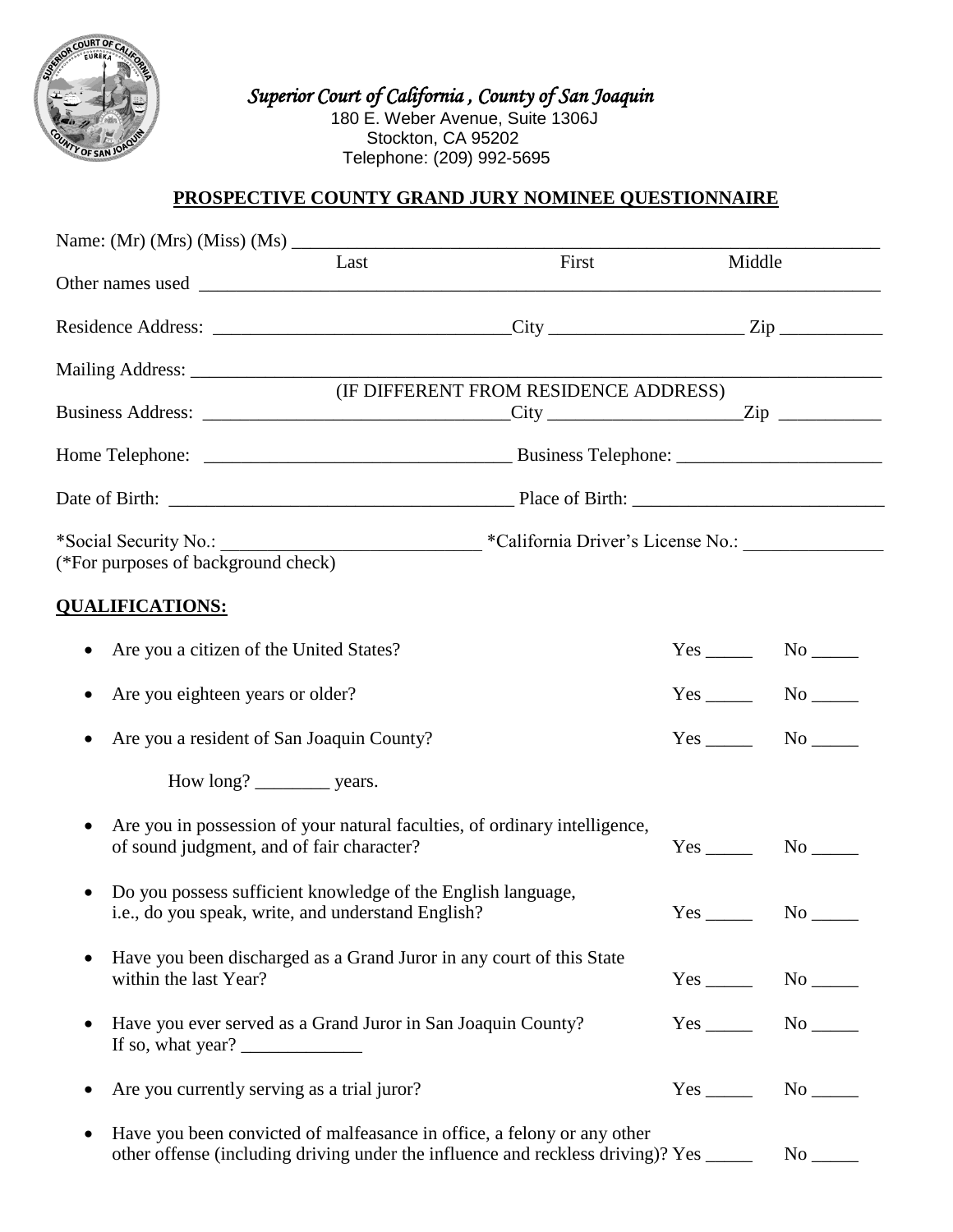| Are you currently serving as an elected public officer?<br>٠                                                                                                                           |  | $Yes$ No $N$ |
|----------------------------------------------------------------------------------------------------------------------------------------------------------------------------------------|--|--------------|
| Are you capable of and willing to conduct detailed investigations of<br>$\bullet$<br>city and county governmental issues and prepare reports on those issues? Yes _________ No _______ |  |              |
| Are you related to any San Joaquin Superior Court Judge or any elected<br>$\bullet$<br>public official? If yes, please explain.                                                        |  | $Yes$ No     |
| <u>OCCUPATION(S):</u>                                                                                                                                                                  |  |              |
| Are you retired? Yes _________ No ________                                                                                                                                             |  |              |
|                                                                                                                                                                                        |  |              |
|                                                                                                                                                                                        |  |              |
|                                                                                                                                                                                        |  |              |
| Are you currently employed? Yes _________ No _______                                                                                                                                   |  |              |
|                                                                                                                                                                                        |  |              |
|                                                                                                                                                                                        |  |              |
|                                                                                                                                                                                        |  |              |
| <b>FAMILY:</b>                                                                                                                                                                         |  |              |
|                                                                                                                                                                                        |  |              |
| Spouse's/Domestic Partner's Occupation:                                                                                                                                                |  |              |
|                                                                                                                                                                                        |  |              |
| <b>EDUCATION:</b>                                                                                                                                                                      |  |              |
|                                                                                                                                                                                        |  |              |
|                                                                                                                                                                                        |  |              |
|                                                                                                                                                                                        |  |              |
| Degrees, if any: $\frac{1}{2}$                                                                                                                                                         |  |              |
|                                                                                                                                                                                        |  |              |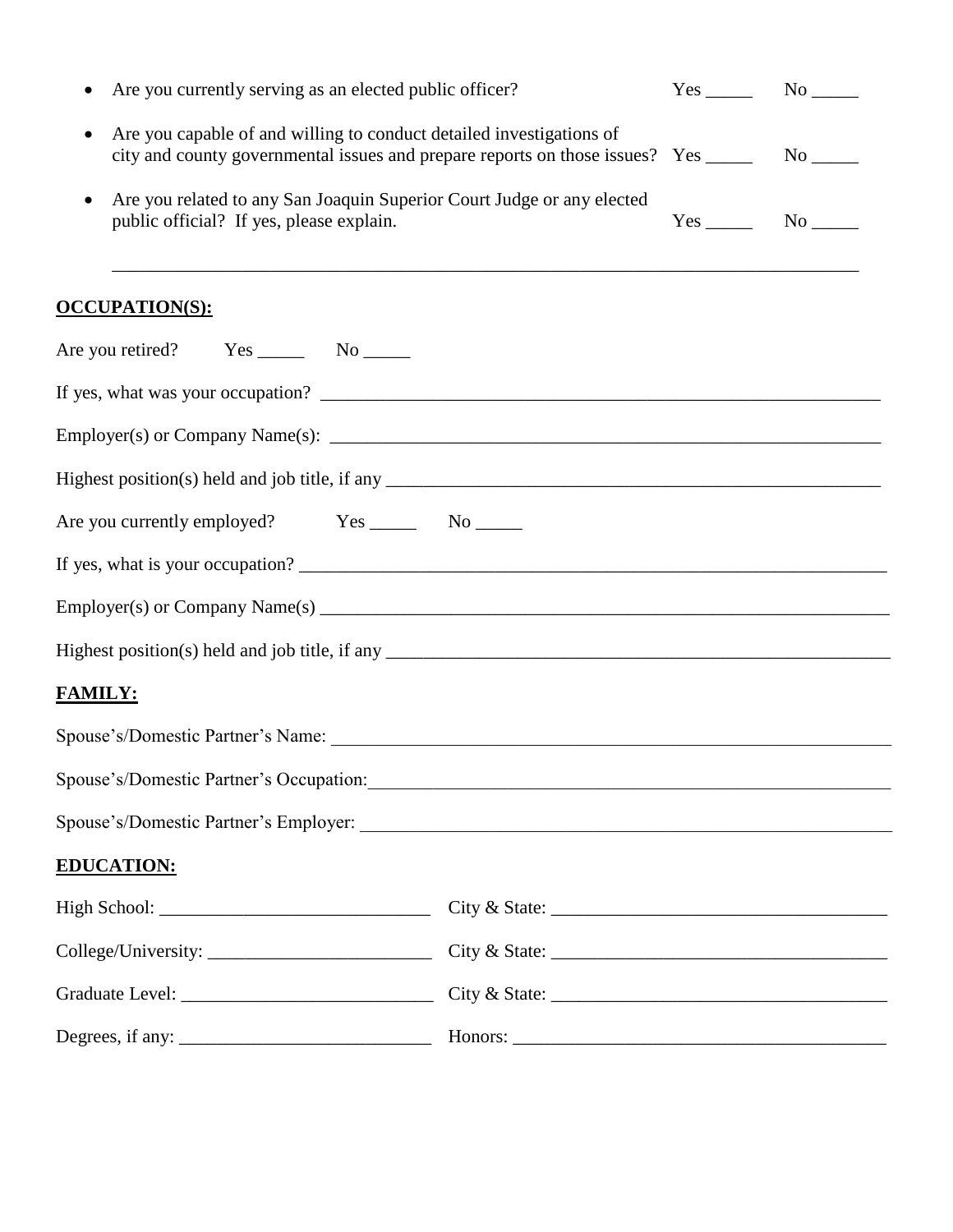**CLUBS AND ORGANIZATIONS:** (List any fraternal, civic, professional, service or social organizations of which you have been a member).

\_\_\_\_\_\_\_\_\_\_\_\_\_\_\_\_\_\_\_\_\_\_\_\_\_\_\_\_\_\_\_\_\_\_\_\_\_\_\_\_\_\_\_\_\_\_\_\_\_\_\_\_\_\_\_\_\_\_\_\_\_\_\_\_\_\_\_\_\_\_\_\_\_\_\_\_\_\_\_\_\_\_\_\_\_\_\_\_\_

\_\_\_\_\_\_\_\_\_\_\_\_\_\_\_\_\_\_\_\_\_\_\_\_\_\_\_\_\_\_\_\_\_\_\_\_\_\_\_\_\_\_\_\_\_\_\_\_\_\_\_\_\_\_\_\_\_\_\_\_\_\_\_\_\_\_\_\_\_\_\_\_\_\_\_\_\_\_\_\_\_\_\_\_\_\_\_\_\_

**Organization** Past or Present Office Held, If any

\_\_\_\_\_\_\_\_\_\_\_\_\_\_\_\_\_\_\_\_\_\_\_\_\_\_\_\_\_\_\_\_\_\_\_\_\_\_\_\_\_\_\_\_\_\_\_\_\_\_\_\_\_\_\_\_\_\_\_\_\_\_\_\_\_\_\_\_\_\_\_\_\_\_\_\_\_\_\_\_\_\_\_\_\_\_\_\_\_

## **WRITING ABILITY AND EXPERIENCE:**

Do you have any ability and experience in writing, editing, and collating correspondence, minutes of meetings, reports, etc.? Yes \_\_\_\_\_\_ No \_\_\_\_\_

\_\_\_\_\_\_\_\_\_\_\_\_\_\_\_\_\_\_\_\_\_\_\_\_\_\_\_\_\_\_\_\_\_\_\_\_\_\_\_\_\_\_\_\_\_\_\_\_\_\_\_\_\_\_\_\_\_\_\_\_\_\_\_\_\_\_\_\_\_\_\_\_\_\_\_\_\_\_\_\_\_\_\_\_\_\_\_\_\_\_

\_\_\_\_\_\_\_\_\_\_\_\_\_\_\_\_\_\_\_\_\_\_\_\_\_\_\_\_\_\_\_\_\_\_\_\_\_\_\_\_\_\_\_\_\_\_\_\_\_\_\_\_\_\_\_\_\_\_\_\_\_\_\_\_\_\_\_\_\_\_\_\_\_\_\_\_\_\_\_\_\_\_\_\_\_\_\_\_\_

\_\_\_\_\_\_\_\_\_\_\_\_\_\_\_\_\_\_\_\_\_\_\_\_\_\_\_\_\_\_\_\_\_\_\_\_\_\_\_\_\_\_\_\_\_\_\_\_\_\_\_\_\_\_\_\_\_\_\_\_\_\_\_\_\_\_\_\_\_\_\_\_\_\_\_\_\_\_\_\_\_\_\_\_\_\_\_\_\_

# **OTHER INTERESTS, EXPERIENCE, COMMENTS AND SUGGESTIONS:**

If appointed to the Grand Jury, will you make a conscientious effort to attend and participate in all of the sessions of the Jury as a whole and of the committees of which you are a member, and will you agree to devote not less than ten hours each week to this endeavor? Yes \_\_\_\_\_\_\_\_ No \_\_\_\_\_\_

Is there any reason why you could not serve as a Grand Juror?

List any agencies or departments you feel are in need of investigation: \_\_\_\_\_\_\_\_\_\_\_\_\_\_\_\_\_\_\_\_\_\_\_\_\_\_\_\_\_\_\_\_

Pursuant to California Rule of Court 10.625, please complete the following and return with the questionnaire:

| Gender:                                                          | Age range:     |
|------------------------------------------------------------------|----------------|
| Race or ethnicity (candidates may select more than one category) | (please check) |
| (Please check):                                                  | $18 - 25$      |
| American Indian or Alaska Native                                 |                |
| Asian                                                            |                |
| <b>Black or African American</b>                                 | $45 - 54$      |
| Hispanic/Latino                                                  |                |
| Native Hawaiian or other Pacific Islander                        | $65 - 74$      |
| White                                                            | 75 and over    |
|                                                                  |                |
| Decline to answer                                                |                |